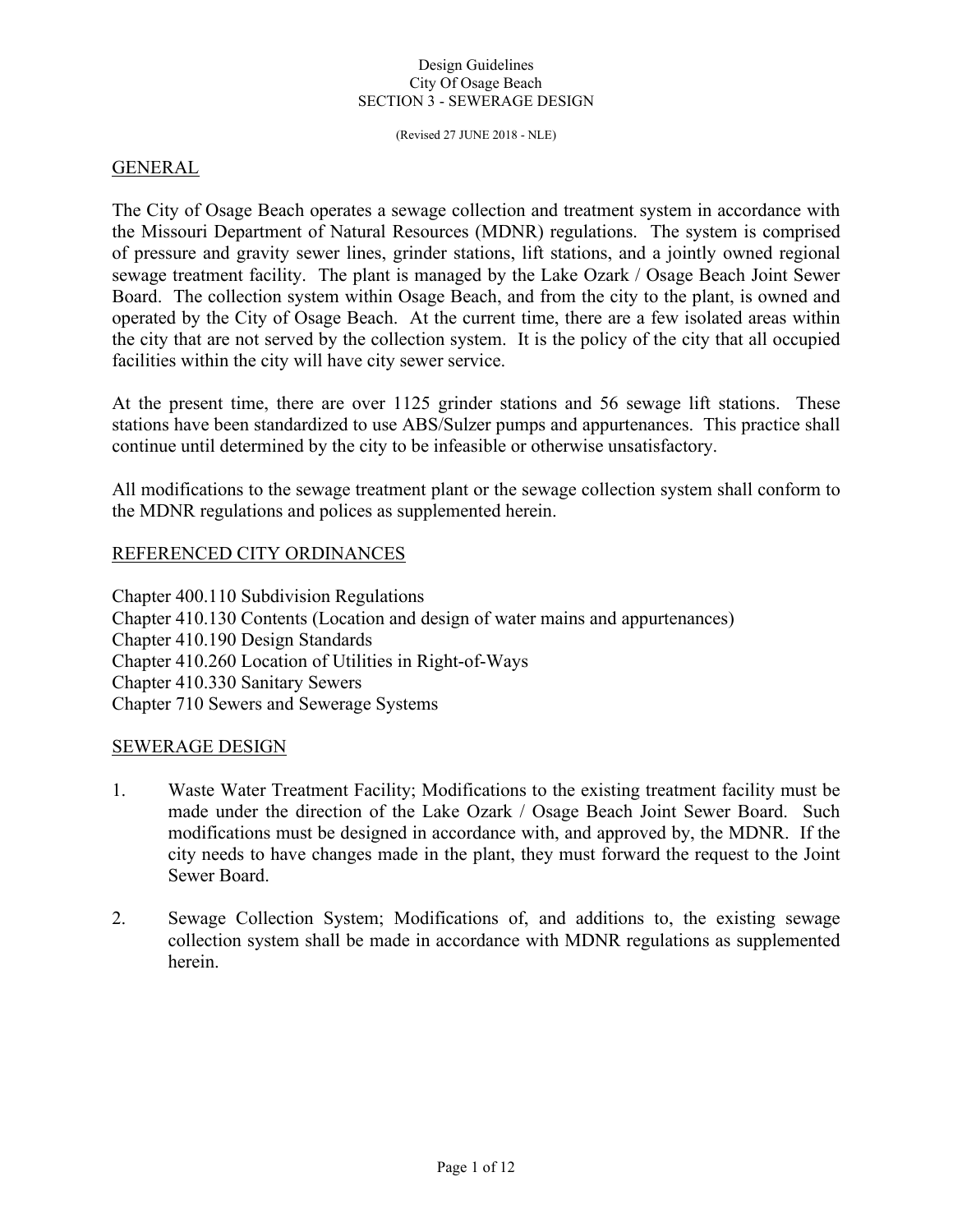# 3. Hydraulic Design shall be based upon the following criterion:

# AVERAGE DAILY FLOWS

| Type of                            | Pounds BOD | Gallons/Day    |
|------------------------------------|------------|----------------|
| Establishment                      | per person | per person     |
|                                    |            |                |
| <u>Residential</u>                 |            |                |
| Single family                      | 0.17       | 100            |
| Apartments                         | 0.17       | 100            |
| Condos                             | 0.17       | 100            |
| <u>Commercial Food &amp; Drink</u> |            |                |
| Tavern                             | 0.01       | 2              |
| Fast food                          | 0.02       | 5              |
| Restaurant                         | 0.04       | 5              |
| (with garbage                      |            |                |
| grinder)                           | 0.07       | 6              |
| Car Wash $(10.3 \text{ gpd/sf})$   |            | See data       |
| $(31.5$ gpm Peak Hour / Bay)       |            | To left        |
| Institutions                       |            |                |
| Day school                         |            |                |
| W/ gym & showers                   | 0.03       | 20             |
| W/ cafeteria - ADD                 | 0.02       | $\overline{4}$ |
| W/ garbage                         |            |                |
| grinding - ADD                     | 0.02       | 1              |
| Hospital - per bed                 | 0.22       | 200            |
| Nursing homes                      | 0.17       | 125            |
| Park restroom                      | 0.02       | 5              |
| Park restroom w/showers            | 0.06       | 25             |
| Swimming pools                     | 0.06       | 25             |
| Country club per resident          | 0.17       | 100            |
| Country club per member            | 0.06       | 25             |
| <b>Service Stations</b>            | 0.01       | 5              |
| Laundromats per machine            | 1.25       | 580            |
| Hotels                             | 0.15       | 50             |
| Motel w/o restaurant               | 0.1        | 40             |
| Luxury Resort                      | 0.17       | 75             |
| Camp trailer                       | 0.08       | 30             |
| Churches per seat                  | 0.01       | 5              |
| Stores, shopping centers,          |            |                |
| malls per 1000 sf of               |            |                |
| floor area                         | 0.34       | 200            |
| Stadiums, auditoriums,             |            |                |
| theaters or drive-ins              |            |                |
| per seat                           | 0.01       | 5              |
| *Includes infiltration             |            |                |
|                                    |            |                |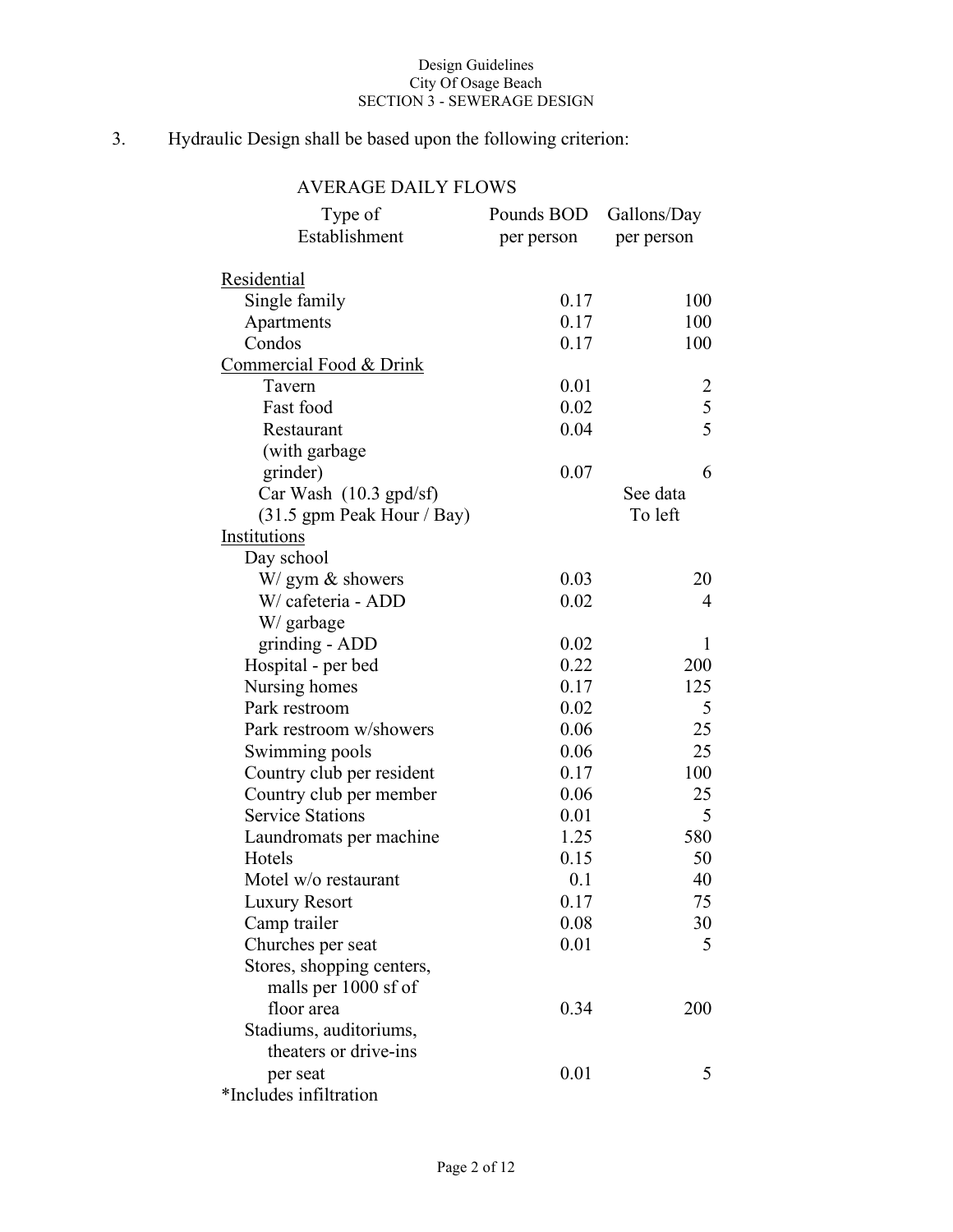## EQUIVALENT POPULATION

| Facility                | Persons/Unit |
|-------------------------|--------------|
| Single family residence | 3.7          |
| Apartment or condo      |              |
| one bedroom             |              |
| two bedrooms            |              |
| three bedrooms          | 3.7          |
| Mobile homes            |              |
| Camper trailer          |              |
| Motels per room         |              |
|                         |              |

## PEAK HOURLY FLOW = 4 X AVERAGE DAILY FLOW

- 4. Gravity Sewers design shall conform to the applicable Missouri Department of Natural Resources regulations and as specified herein. The peak hourly flow shall be determined and the gravity line sized accordingly with the following additions:
	- a. Gravity sewer laterals from a residence to grinder station or main:
		- 1) Shall be not less than 4-inch pipe.
		- 2) Shall have a cleanout located within 5 feet of the residence and at all vertical and horizontal bends; a sanitary tee within 5 feet of the grinder station or main; and a backflow valve adjacent the grinder station.
		- 3) Shall not exceed 150 feet in length. Residence service lines over 150 feet in length shall be treated as sewer mains.
		- 4) Shall be SCH 40 with SCH 40 fittings or ASTM D3034 DR 26 PVC with sanitary sewer DR 26 PVC or ductile iron fittings.
		- 5) All bends shall be long radius bends Short radius  $90^\circ$  bends are specifically prohibited.
	- b. Gravity Sewer mains:
		- 1) Sewer mains shall be designed for the peak hourly flow and shall be not less than 8-inch pipe.
		- 2) Gravity sewer pipe shall be:
			- a) Ductile iron, ASTM A746, Class 350 with cement lining. Ductile iron Push-on type joints and fittings shall be used, or
			- b) ASTM 2241, DR 21, Class 150 with approved fittings.
			- c) PVC, ASTM D3034, SDR 26, with SDR 26 PVC sanitary fittings.
			- d) ASTM D3034, SDR 35, with SDR 35 fittings where maximum depth of cover is eight (8) feet or less.
			- e) SCH 40 PVC with SCH 40 fittings
		- 3) Manholes shall be constructed at the end of main and at changes in horizontal or vertical alignment, or not more than every 350 feet.
		- 4) When a residence service line will exceed 150 feet, a manhole shall be constructed with a 4-inch service line to the residence and a minimum eight-inch main to remainder of the system.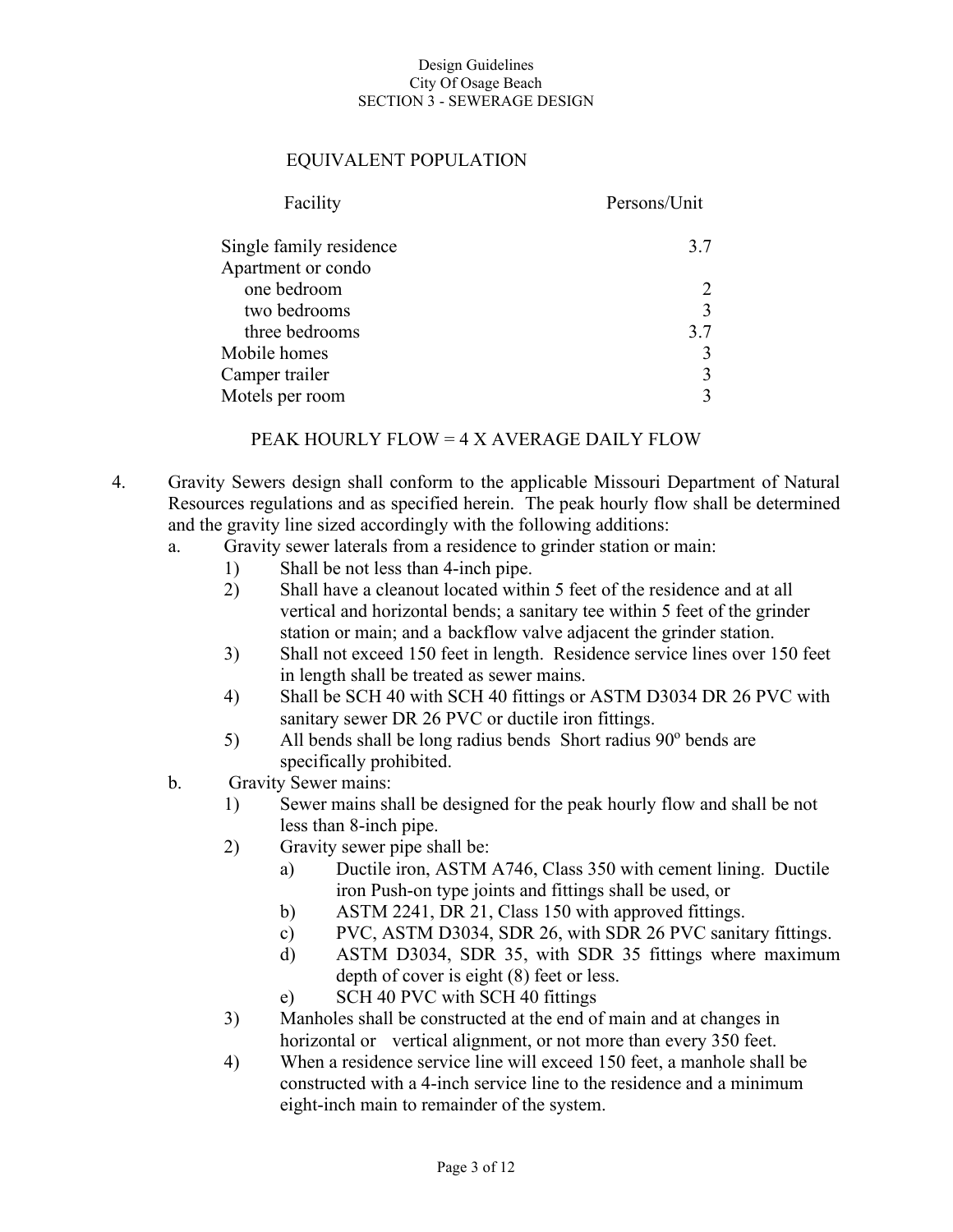- 5) All bends shall be long radius bends. Short radius  $90^\circ$  bends are specifically prohibited.
- c. Connections to sewer mains shall be made using a sanitary wye tapping fitting.
- d. Connections to grinder pump basins:
	- 1) Shall be made using a cast iron inlet hub of appropriate diameter and shall be bolted to the grinder basin and sealed with an approved silicone seal. A PVC backflow valve (check valve) shall be installed within 2 feet of the basin.
	- 2) Inlet pipes shall be installed a minimum of four feet above the bottom of the grinder basin and not less than 18 inches below the top of the basin.
- e. Bedding:
	- 1) Shall be installed around the pipe from 3 inches below to 12 inches above the pipe. Bedding shall be nominal  $\frac{1}{2}$  inch minus crushed rock conforming to MoDOT Section 1004, Grade D, Chat, or pea-gravel, or Osage River Sand. Any material used shall have a PI of six or less.
- f. Detectable Marking Tape and Toning Wire:
	- 1) Metallic detectable marking tape, Type III, shall be placed in the trench above all sewers, gravity and pressure, one foot above the pipe.
	- 2) No. 12 solid copper toning wire shall be located three inches above the sewer line and shall be continuous from terminus to terminus and shall include all city owned sewers.
- g. Minimum grades for gravity sewers:
	- 1) 4-inch sewer shall be not less than 1.00%
	- 2) 6 inch sewer shall be not less than 0.67%
	- 3) 8 inch sewer shall be not less than 0.50%
	- 4) 10 inch sewer shall be not less than 0.33%
	- 5) Larger shall be as approved by the City Engineer
- h. Minimum depth of cover for gravity sewers:
	- 1) Shall be not less than 18 inches above the top of pipe
- i. Maximum depth of cover shall be eight (8) feet unless specifically authorized in writing by the City Engineer.
- j. Manholes:
	- 1) Shall be as detailed in the Osage Beach Design Guideline
	- 2) Or as approved by the City Engineer
- k. Valve Boxes:
	- 1) Shall be Buffalo type with cast iron lid marked "sewer".
- l. Leak testing for gravity sewers:
	- 1) Gravity sewer lines may be tested by air or water method.
		- a) Water Tests: Gravity sewer lines shall be plugged at the bottom end and filled with water to the top of the next upstream manhole; or if no manhole, to the top of the farthest upstream cleanout; and left for twenty-four hours. The line shall then be refilled with a measured amount of water. The allowable leakage shall be one gallon per hundred feet of line tested.
		- b) Air Tests: Test lines between manholes with low-pressure air. Safety requires a regulator or relief valve on pressurizing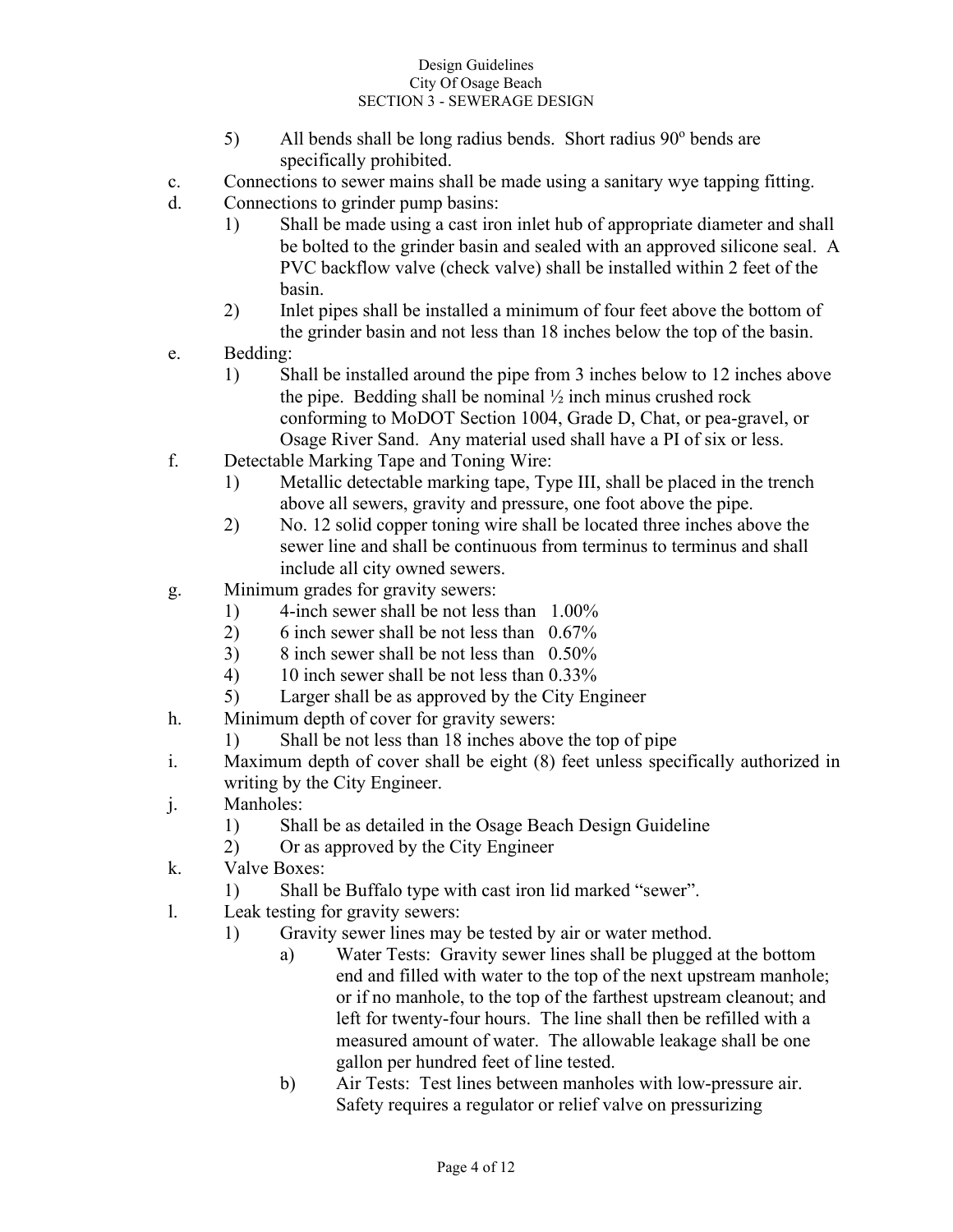equipment, set at 8 psig. No one will be allowed in manholes while there is air pressure against test plugs.

- 1) Plug all pipe outlets to resist test pressure. Give special attention to laterals.
- 2) Plug all other pipes in both upstream and downstream manholes and fill manholes with clear water to just above the line plugged for testing. Any bubbles appearing during the test indicate leakage past a plug or in part of the test equipment.
- 3) Compute the test pressure by multiplying 0.43 times the elevation difference (in feet) of the upstream manhole rim and the invert of the line under test at the downstream manhole. The result is in psig and may be rounded to the nearest half psig. The test pressure shall be not less than 3.5 psig, nor more than 6.0 psig. Total line length included in any test section shall not exceed 400 feet.
- 4) Supply air into the line until test pressure is attained. Allow at least 5 minutes for air temperature in the test section to stabilize.
- 5) Reestablish the test pressure, and start a stop watch. Determine the time required for pressure to drop 0.5 psig.
- 6) If the pressure does not drop during the stabilization period, and no additional air has been added, the section undergoing test will have passed without further testing.
- 7) The pipe section will also have passed if the time observed for the pressure to drop 0.5 psig is greater than that determined by using the following table:

| Pipe Size, Inches | Time                  |  |
|-------------------|-----------------------|--|
|                   | 4 minutes 2 seconds   |  |
| 6                 | 6 minutes 0 seconds   |  |
|                   | 7 minutes 37 seconds  |  |
| 10                | 9 minutes 8 seconds   |  |
| 12                | 10 minutes 58 seconds |  |
| 14                | 12 minutes 30 seconds |  |
| 16                | 14 minutes 32 seconds |  |

When a combination of more than one pipe size is under test, the calculated time for the larger pipe shall apply.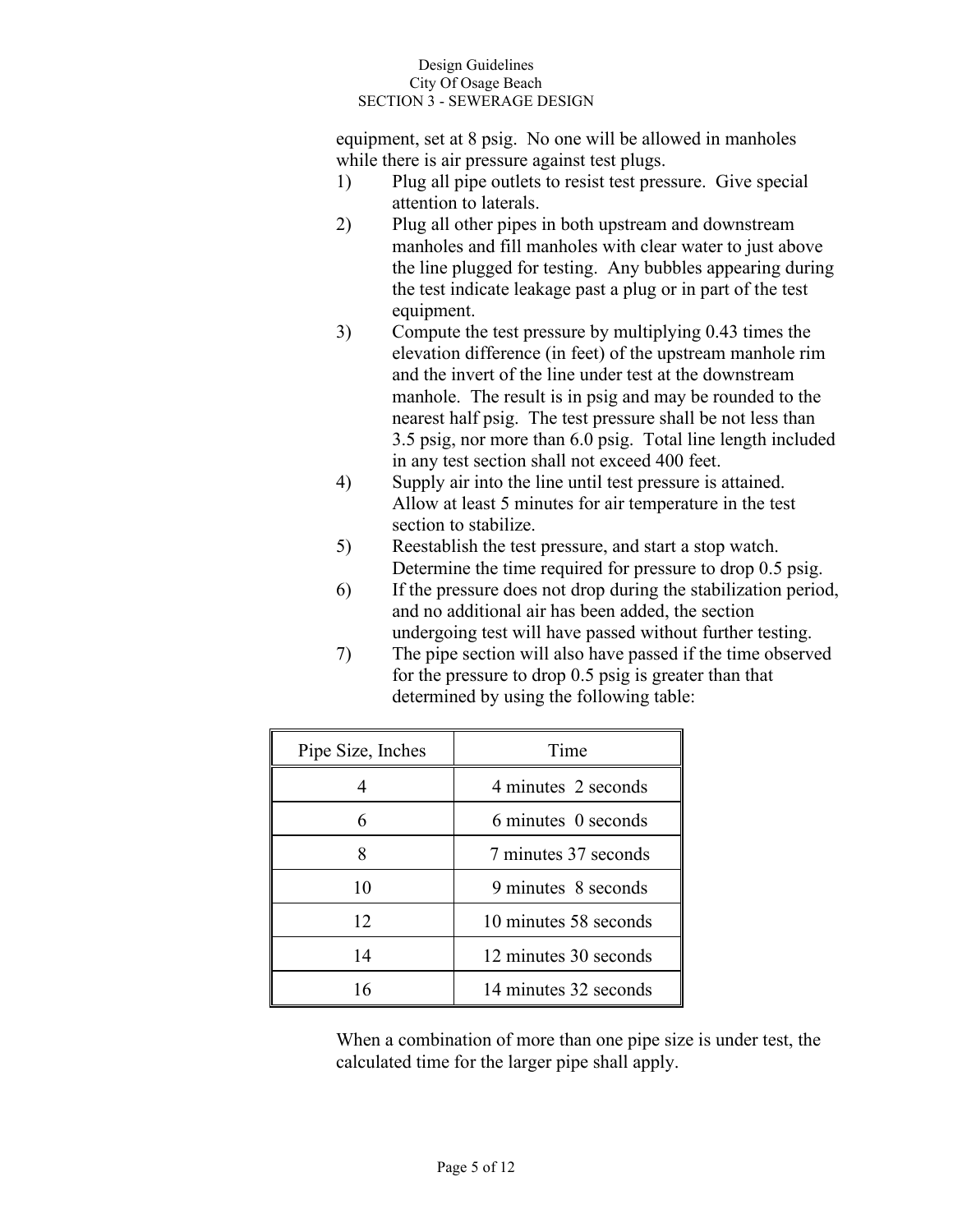- 2) Manholes may be tested by vacuum or water method.
	- a) Water Method: Manholes shall be tested by plugging inlet and outlet pipes and filling with water to the top of the manhole cover ring and letting set for twenty-four hours. The maximum leakage shall be a drop in water level of three inches.
- 5. Pressure Sewers design shall conform to MDNR requirements and as supplemented herein. The design of additions to the city sewer system shall minimize the need for pressure sewer to the maximum extent practicable in order to reduce the number of lift or grinder stations to the minimum required. Pressure sewers shall conform to the following criterion:
	- a. Pressure sewers shall be designed for flow rates between 2.0 fps and a maximum of 5.0 fps. The minimum diameter of pipe used shall be 1-1/4 inches.
	- b. Pressure pipe:
		- 1) Less than four inches in diameter shall be schedule 80 PVC or ASTM 2241, DR 21, Class 150, or HDPE AWWA C906, DR 9 copper tube size.
		- 2) Four inches and larger shall be: AWWA C151 Class 350 ductile iron, or AWWA C900 DR 18 Class 150 PVC.
	- c. Joints:
		- 1) For SCH 80 pipe shall be solvent welded.
		- 2) For other pipe shall be neoprene lined push-on type joints or as approved by the City Engineer.
	- d. Fittings:
		- 1) For Schedule 80 pipe shall be Schedule 80 fittings.
		- 2) For other pipe may be appropriately rated and compatible PVC or ductile iron on PVC and shall be ductile iron on ductile iron sewers. All fittings shall be neoprene gasket push-on type or as approved by the City Engineer.
		- 3) Long radius bends or multiple fittings shall be used. The use of short radius 90° bends is prohibited.
	- e. The minimum cover for pressure sewer is 36 inches.
	- f. The maximum depth of cover for pressure sewers is eight (8) feet unless specifically authorized in writing by the City Engineer.
	- g. Bedding shall be installed around the pipe from 3 inches below to 12 inches above the pipe. Bedding shall be nominal  $\frac{1}{2}$  inch minus crushed rock conforming to MoDOT Section 1004, Grade D, Chat. Any material used shall have a PI of six or less.
	- h. Detectable marking tape and Toning Wire:
		- 1) A metallic detectable marking tape, Type III, marked "Sewer Below" shall be placed in the trench one foot above all pressure sewers pipe.
		- 2) A No. 12 solid copper toning wire shall be installed three inches above the pressure sewer and shall extend from terminus to terminus.
	- i. The check valve shall be brass body, single flap type.
	- j. The inlet connection hub shall be cast iron inlet hub bolted to the basin. The back of the hub shall be sealed to the basin using approved silicone sealant. Appropriate inlet hubs are stocked by the ABS supplier.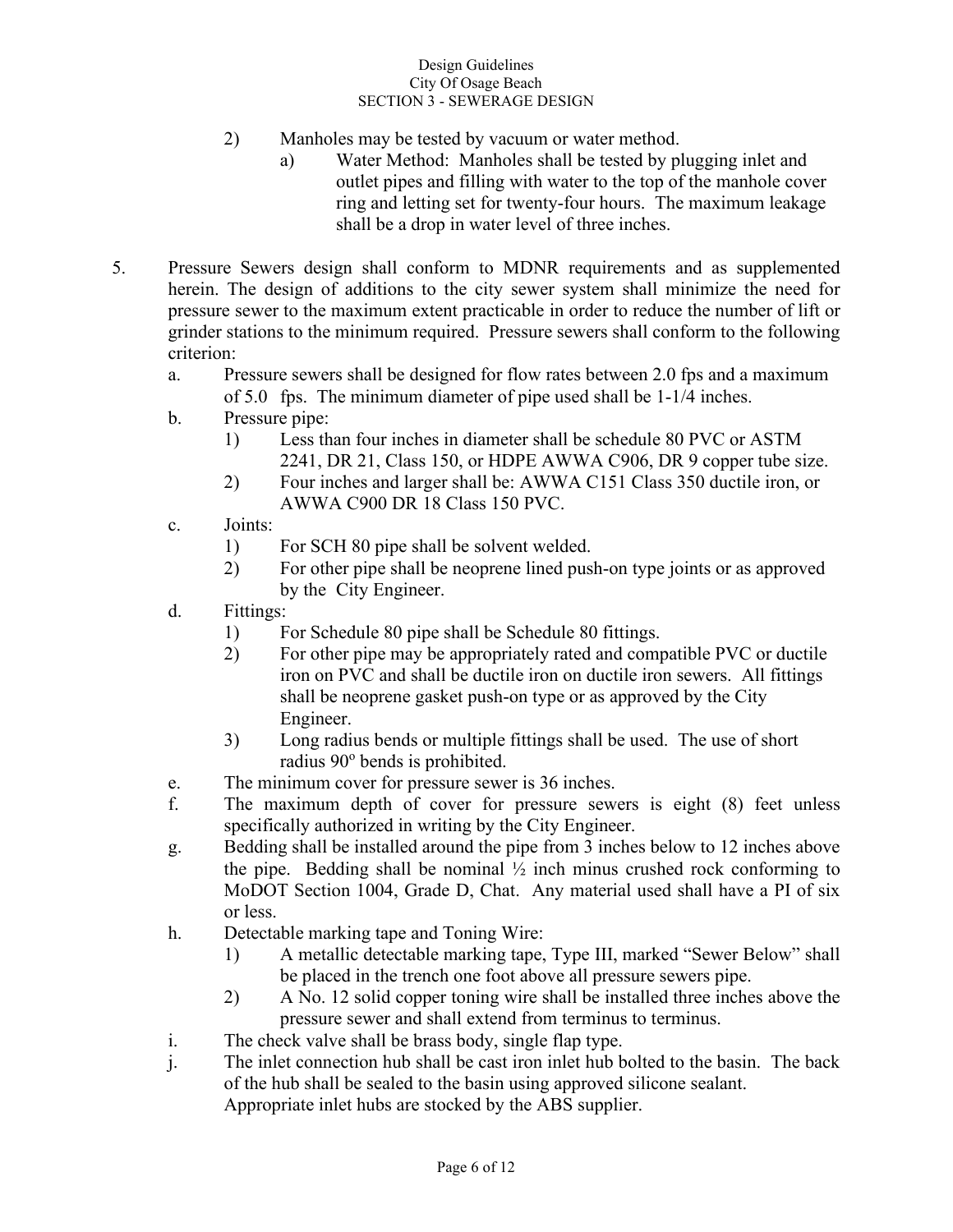- k. An isolation valve shall be installed at the connection to the sewer main. The valve shall be brass body, globe valve of the same nominal size as the pressure sewer shall be installed at the connection to the sewer force main. The valve should be located so as to be outside roadway or other similar traffic areas. The globe valve shall have integral checks for open and closed positions. The valve shall be placed upon a concrete, or approved, masonry pedestal to prevent settlement; shall be covered with a buffalo type valve box and cover extended to one inch above the finished surface. If the finished surface is concrete or asphalt pavement in which case the valve box cover shall be flush with the paved surface. Valve box covers on pressure sewers shall be marked "SEWER". The markings shall be cast into the cover.
- l. The tapping saddle shall be Brass similar and equal to Ford. The tapping saddle shall be sealed to the pipe by means of a rubber "O" ring seal to provide a connection suitable for a working pressure of 200 psi. Tapping saddles shall have flanged or threaded outlets conforming to ANSI B16.1. If at all possible, all tapping saddles shall be in the horizontal position. Under no circumstances shall anyone make a wet tap without approval and authorization by the City Public Works Director.
- m. Leakage test: Testing procedure is as follows:
	- a. Upon completion of the water main it shall be cleaned and all dirt, trash, debris, and deleterious materials removed from the line.
	- b. Filled to capacity and all extraneous air removed.
	- c. Pressurize to 75 psi above normal working pressure at the test location and hold for a period of not less than two hours.
	- d. At the end of the testing period the line shall be refilled with water and the amount of water to refill the line shall be measured and recorded.
	- e. The amount of water to refill the line must be less than the maximum allowable leakage. The maximum allowable leakage shall be computed thusly:

$$
Q_{Loss} = SDP^{1/2} / 133000
$$

Where:

QLoss = Maximum allowable leakage

- $S =$  Length of the section tested in feet
- $D =$ Diameter of the pipe in inches
- $P = Test Pressure, PSI$

# DESIGN OF GRINDER PUMPS AND SEWAGE LIFT STATIONS

The design of grinder pump installation shall be certified by a Registered Professional Engineer and shall conform to MDNR and the City Of Osage Beach requirements. In order to reduce maintenance and operational cost, the city has selected ABS / Sulzer pumps and equipment as their standard. Accordingly, all grinder pumps and lift stations shall be designed using ABS /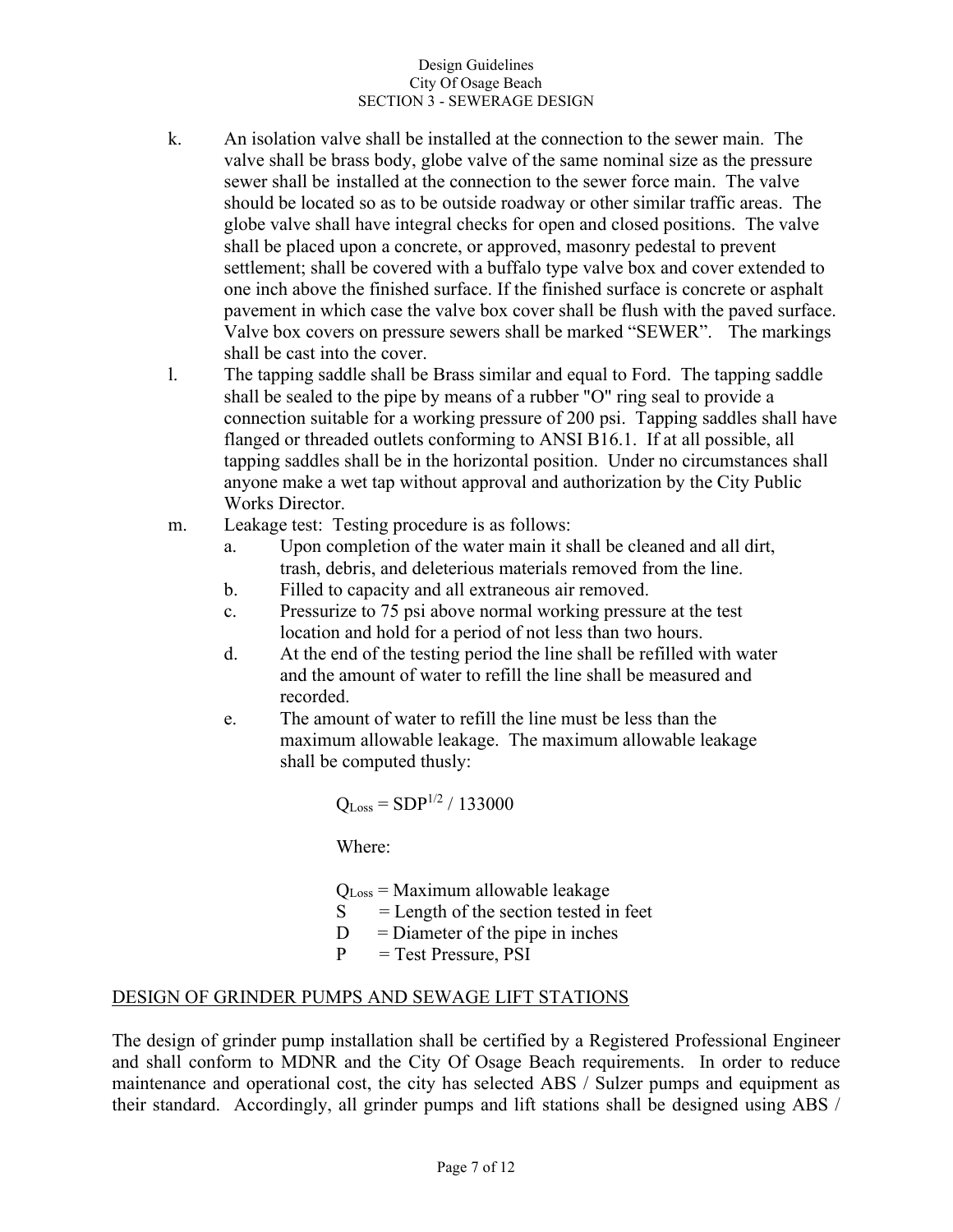Sulzer equipment unless specifically authorized by the City Engineer. The size, type, and capacity of the grinder pump, or lift station, shall be based upon the hydraulic loading and gradient necessary to pump sewage from the source to an appropriate location.

- 1. Hydraulic Design Considerations
	- a. Using the previously presented charts determine the following:
		- 1) Average daily flow (ADF)
		- 2) Peak hourly flow (PHF)
	- b. Calculate the following and provide calculations in the design submittal:
		- 1) Total static head from the proposed pump inlet to point of discharge. The point of discharge will be to the next lift station wet well on the sewer pressure main.
		- 2) Total dynamic head This must include total static head plus line friction losses for pipe, fittings, and connections from the proposed pump to the point of discharge. This also must include friction losses for flow in the main assuming that a portion of the downstream pumps are running. The City Engineer will be able to assist in this determination.
		- 3) Pumping Rate based upon wet well size and a maximum cycle time at peak hourly flow of six times per hour.
		- 4) Wet Well Capacity based upon a minimum storage above high pump off elevation of two hours of peak hourly flow or 45 minutes with SCADA installed. Wet well capacity shall be determined as follows:

 $V_M = (Q_{PHF} x 120) + V_{HPO}$ 

Where  $V_M$  is the volume in the wet well below the inlet pipe,  $Q_{\text{PHF}}$  is the peak hourly flow in gpm and  $V_{HPO}$  is the volume in the wet well below the emergency pump on. The wet well design shall also conform to the following:

- a) The minimum diameter for simplex wet wells is 36 inches
- b) The minimum diameter for duplex wet wells is 48 inches
- c) The minimum depth from bottom invert of the inlet to bottom of the wet well is 48 inches.
- d) The maximum total depth of the wet well from lid to bottom is 12 feet.
- 5) Select the pump model and horsepower from the ABS pump curves.
- 6) Select the pressure line type and size as discussed under "pressure sewers" herein.
- c. Additional Limitations or Specifications for Grinder Pumps
	- 1) No more than two residences may be served by a simplex grinder station.
	- 2) No more than fifteen single-family residences, or their equivalent, may be served by a single duplex grinder station. This is subject to the review of the City Engineer.
	- 3) All commercial facilities shall have a duplex grinder pump station. In instances where a commercial facility has an average daily flow of less than 16 gpm, and no further development or additional capacity is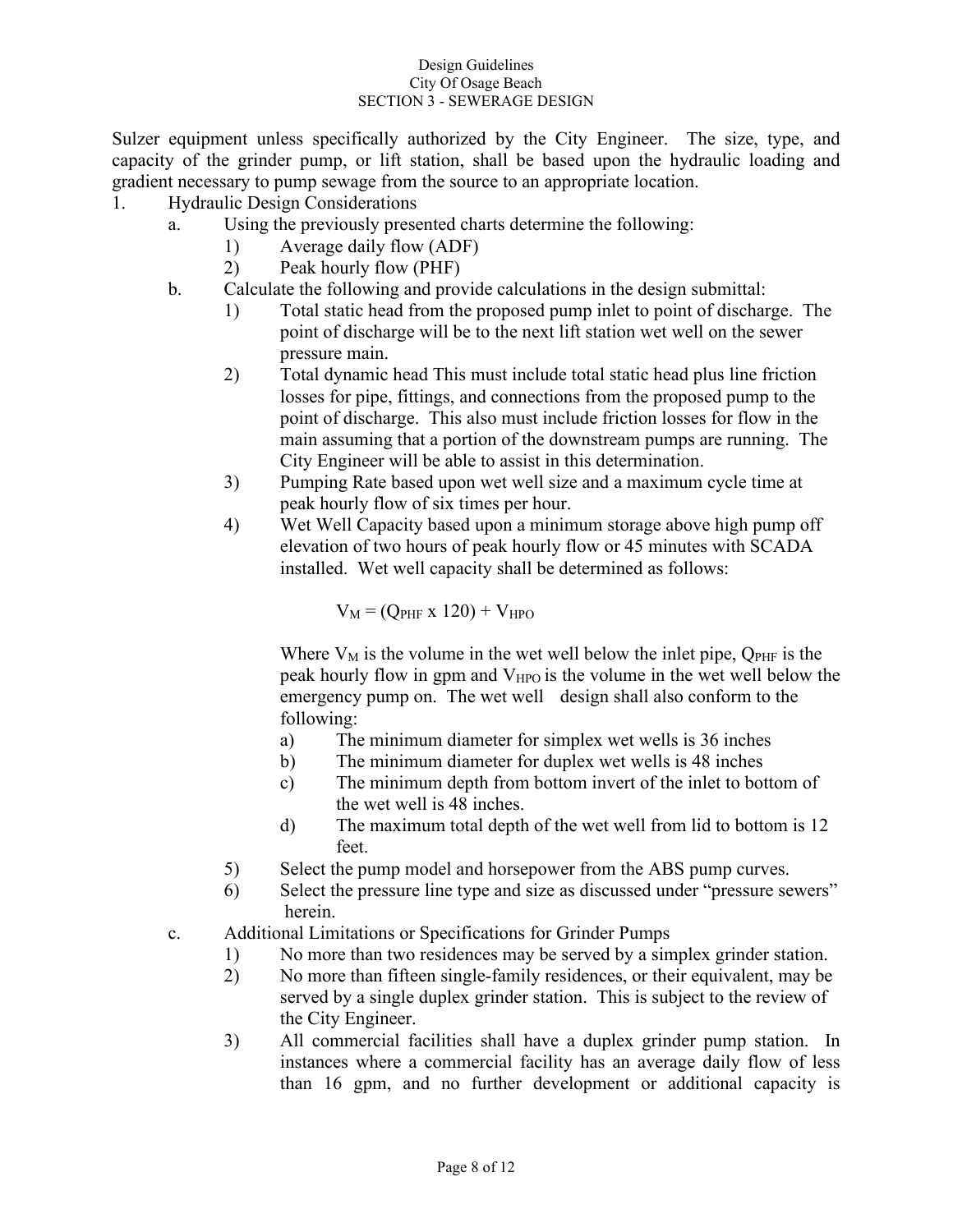contemplated, a simplex pump and controls maybe installed in a duplex basin.

- 4) Triplex package units or custom-built lift stations are subject to the review and approval of the City Engineer.
- 5) Each Grinder Pump Station shall include an ABS pump(s) fiberglass basin including internal piping, pump base and guide rail; and ABS Pump Control Panel as described in the ABS specifications
	- a) The basin will be an ABS basin, or the equivalent thereof, and either simplex or duplex as required. All internal piping and pump guide rails shall be stainless steel. A concrete anti-floatation ring shall be cast around the basin base. The basin cover (lid) shall be of steel with minimum thickness of ¼ inch and shall be coated with a high temperature baked epoxy or air-dried epoxy paint, green in color. The lid shall be fully bolted and/or hinged secured.
	- b) All grinder stations of 6.2 HP or less shall have internal discharge piping of 1-1/4 inch stainless steel pipe.
	- c) All grinder stations of more than 6.2 HP shall have stainless steel discharge piping of minimum two inch, or as approved by the City Engineer.
	- d) All grinder stations shall have a brass-bodied globe valve installed in each discharge line within the grinder station at a location approved by the City Engineer.
	- e) The minimum distance from top of grinder basin cover to top of inlet pipe shall be 18 inches.
	- f) The minimum distance from top of grinder basin to bottom of discharge pipe(s) shall be 48 inches.
	- g) The maximum depth of the grinder station basin shall be 12 feet.
- 6) Electrical Service for Sewage Lift Stations and Grinder Stations
	- a) AmerenUE is the provider for electrical service. The owner, developer, or contractor shall make arrangements with AmerenUE for electrical service to the grinder station. Electrical energy shall be provided on a direct individually metered service of the appropriate capacity for the facility to be served.
	- b) The use of "Add-a-Phase" or other artificial phasing devices is prohibited. When three phase service is required the owner or developer shall make all necessary arrangements with AmerenUE to provide the required service.
- 7) Grinder Station Electrical Panel: ABS / Electric Control Company shall provide the standard panel developed for the City of Osage Beach of the correct model to match the pump(s). The control panel shall be fully and completely compatible and parts interchangeable with existing city owned units or as directed by the City Engineer. It shall be mounted on galvanized steel rack at a height of approximately 5 feet above finished grade. Each control panel shall have a wiring diagram, or schematic,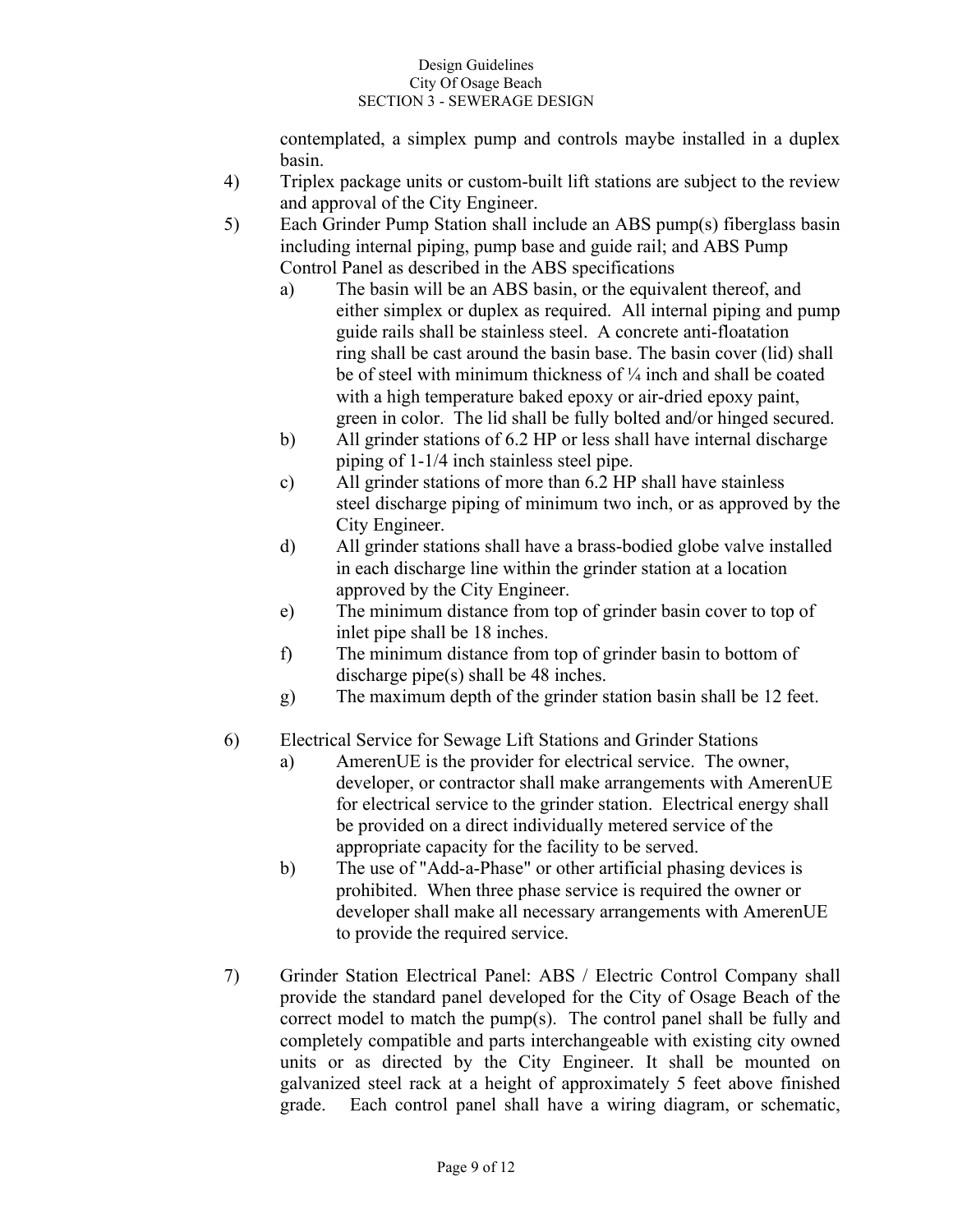attached to the inside of the outer door of the control panel box. All exterior wiring shall be run in rigid metal conduit. All work should be done in accordance with the National Electric Code and all material should be UL approved. The control rack shall be 24-inch frame width. Frame shall be 2 inch square steel tubing (#9 gauge minimum). All components shall be hot dip galvanized. Field cuts must be saw cut. Saw cuts shall be painted with Rust-Oleum or Galva-Well. Below grade metal components shall be painted with a minimum of two coats of Koppers Super Service (blk) Tenemec #450 Heavy Tenemecol coating/sealer, or approved equal. Legs shall be set in concrete. Concrete shall be a minimum of 18 inches deep and 12 inches in diameter. Electrical service wires, pump service wires, and float control wires, shall be run in minimum 2-inch galvanized rigid steel conduit. All bends and fittings shall be long radius bends. An explosion proof wye fitting shall be installed six inches below the control panel. No splice boxes will be permitted within the grinder pump basin. Riser for ground wire shall be in  $\frac{1}{2}$  inch rigid, galvanized steel, conduit with grounded bushings, with stubbed and bonding jumper.

- 8) Grounding Rod shall be copper clad grounding rod, ½ inch by 8 feet in length. The rod shall be driven vertically into the ground or as directed by the City Engineer.
- 9) Electric meter, meter base, disconnect, and panel shall comply with AmerenUE Service Manual, Section 5.3.1 (bypass requirements).
- 10) SCADA shall be provided by Systems Manufacturing, 14042 W 107<sup>th</sup> St. Lenexa, KS, 66215; phone (913) 485-3307.

# REQUIRED INSPECTIONS, TESTING, AND STARTUP PROCEDURE

- 1. Construction Drawings are required for all gravity and pressure sewers and all grinder or sewage lift stations. Such drawings shall be designed and sealed by a Registered Professional Engineer in the State of Missouri.
- 2. All materials and equipment shall conform to the City of Osage Beach Design Guidelines.
- 3. All gravity and pressure sewers shall be inspected by Public Works Department Personnel prior to backfill.
- 4. All gravity and pressure sewers, manholes, and wetwells shall be tested for leakage as specified herein. All tests shall be performed in the presence of City personnel.
- 5. Grinder and sewage lift stations shall be fully tested for performance and operation in the presence of Public Works Department personnel. Such testing shall include pumping rates, pumping cycle tests including emergency alarm and startup of standby equipment (if so equipped), electrical current and voltage checks. The contractor / developer shall provide the services of a manufactures factory representatives to be present during the tests.
- 6. Upon completion of all testing startup procedures the Engineering Department will issue a certificate of acceptance. The system will not be connected to the city service or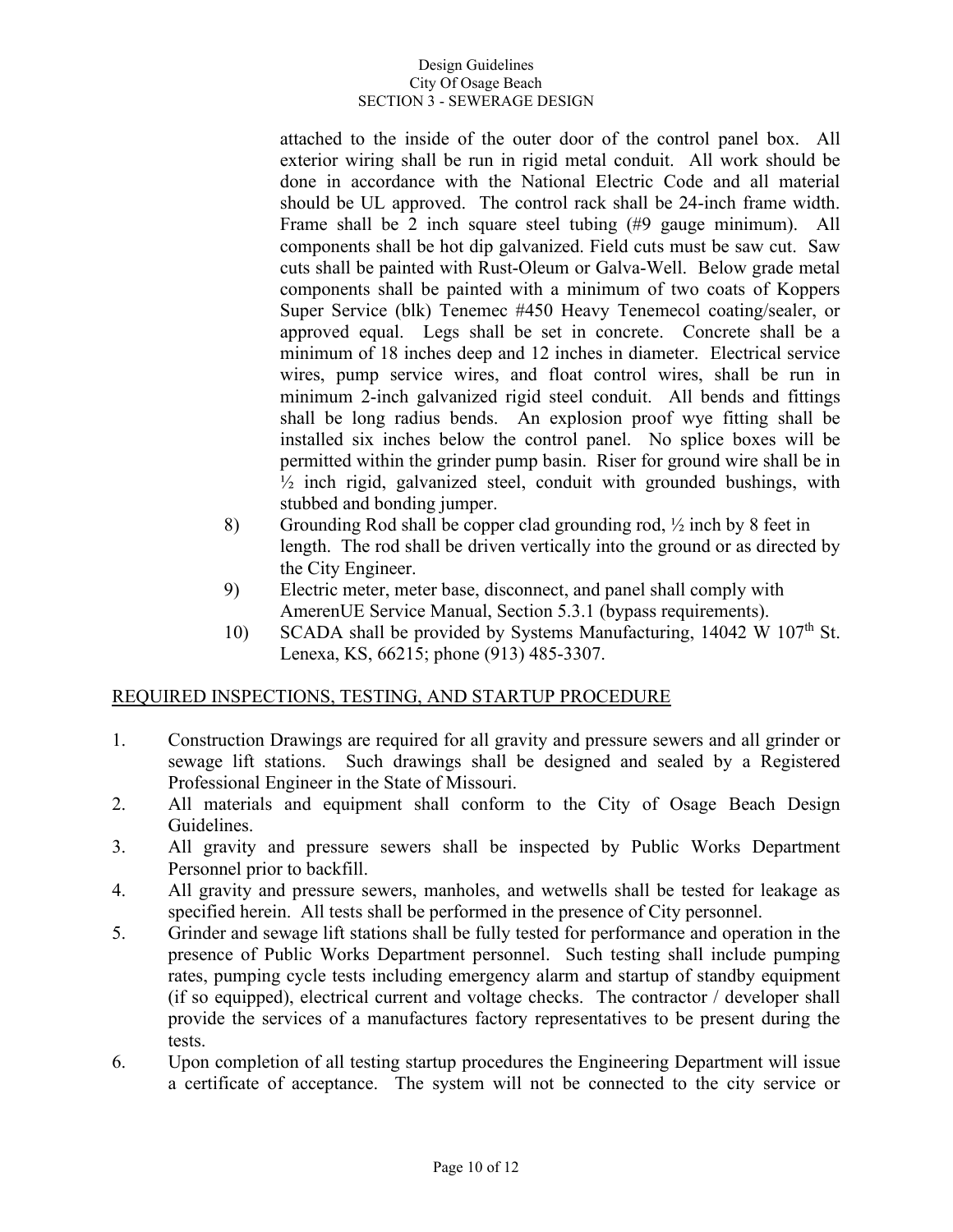accepted by the city until the acceptance certificate is issued. If the system can not be accepted no building occupancy permit will be issued.

# AS CONSTRUCTED DRAWINGS AND MAINTENANCE DOCUMENTS

The Developer/Contractor shall provide the City Engineering Department with not less than two full sized "As Constructed" drawings certified as being correct record drawings by a Registered Professional Engineer in the State of Missouri.

**The developer/contractor shall provide one copy of a certified and recorded utility easement for all sewerlines and grinder station sites to be turned over to the city. Easements shall be prepared and sealed by a Registered Land Surveyor in the State of Missouri.** 

# TYPICAL DETAILS FOR SEWER APPURTENANCES

Sewer appurtenances shall conform to the Typical Details attached hereto.

# PUBLIC INFORMATION PACKET – SEWER DESIGN

Applicants for a building or zoning permits will be provided with a "Sewer Information Packet" which reflects the requirements contained in this design manual and pertinent city ordinances. Such packet shall be considered as an approved part of the City Of Osage Beach Design Guideline.

## SEPTIC TANK SYSTEMS

City Code Section 710.090 requires that any facility constructed within 300 feet of an existing city sewer must connect to such sewer. There are a few locations within the city where city sewer is not available. In those cases the owner may be authorized by the City Engineer to construct or repair a septic system.

# REQUIREMENTS FOR AUTHORIZED PRIVATE SEWAGE DISPOSAL SYSTEMS

A Septic Tank Permit from the City Engineer is required prior to construction. Approved soil morphology, permeability tests and soil percolation tests, site topography, septic tank and absorption system, design by a registered professional engineer are required for the permit.

- 1. The system must be designed by a Registered Professional Engineer in accordance with Missouri Department of Health Regulations 710.025 through 710.059, Missouri Laws for On-site Sewage Disposal Systems, and 19 CSR 20-3.060 Minimum Standards for On-site Sewage Disposal Systems
- 2. Soil morphology, permeability tests and soil percolation tests shall be made by a registered professional engineer or state certified soil scientist. Tests and reports shall be in accordance with 19 CSR 20-3, Para (2) Site Evaluation.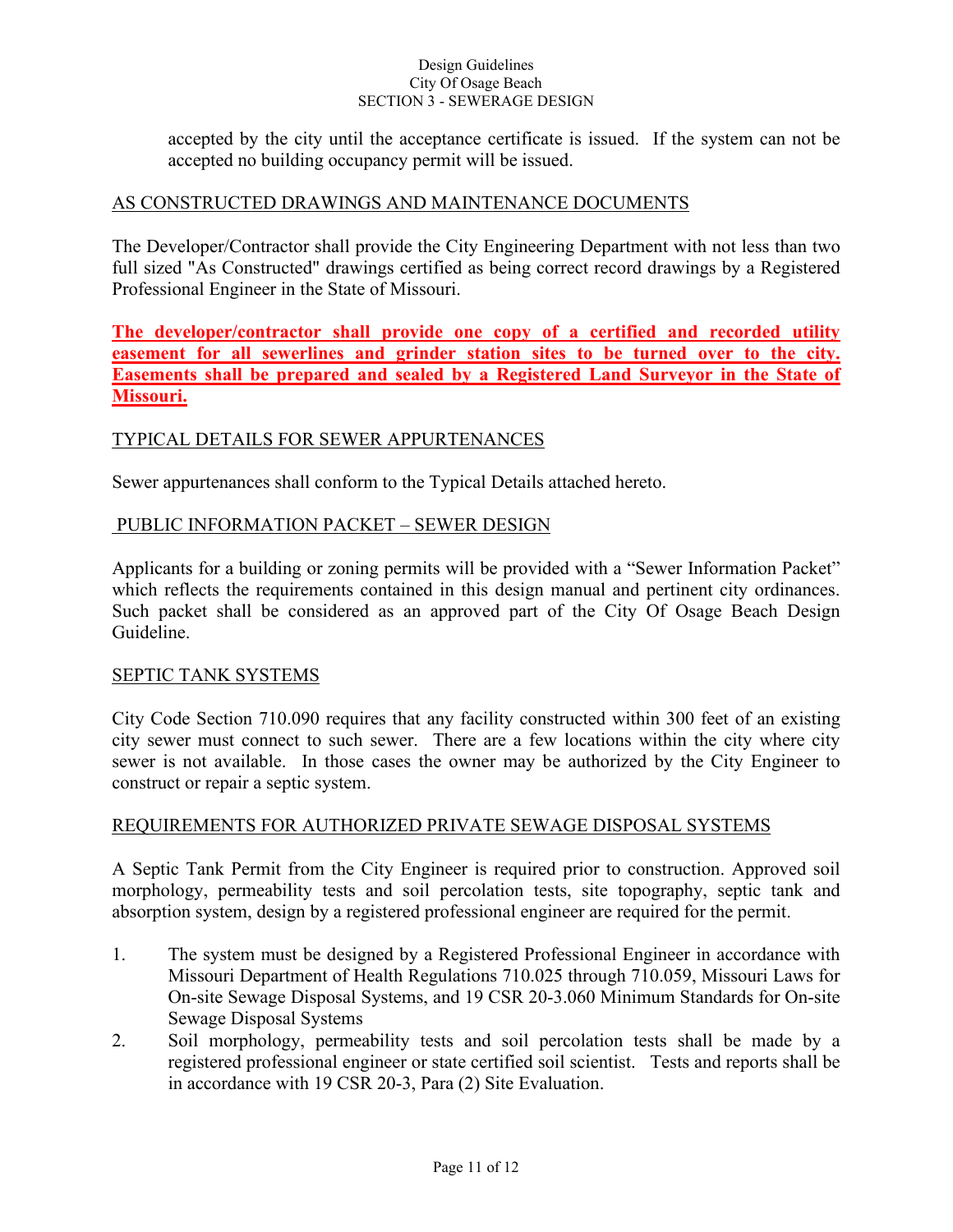- 3. The Minimum Setback Distances shown in 19 CSR 20-3, Table 1 Minimum Setback Distances shall be strictly followed.
- 4. Flow Rates or Volumes shall be computed on the basis of 120 gal/day/bedroom or 60 gal/day/person, the minimum flow from a residence shall be 240 gal.
- 5. The minimum septic tank capacity shall be 1250 gallons. Septic tanks shall be constructed in strict conformance to 19 CSR 20-3, Para. (4).
- 6. Absorption Systems shall be in accordance with 19 CSR 20-3, Para. (5) Absorption Systems.
- 7. Alternative Systems shall be in accordance with 19 CSR 20-3, Para (6) Alternative Systems.

A Septic Tank Permit from the Public Works Director is required prior to construction. Approved soil morphology, permeability tests and soil percolation tests, site topography, septic tank and absorption system, design by a registered professional engineer are required for the permit.

# END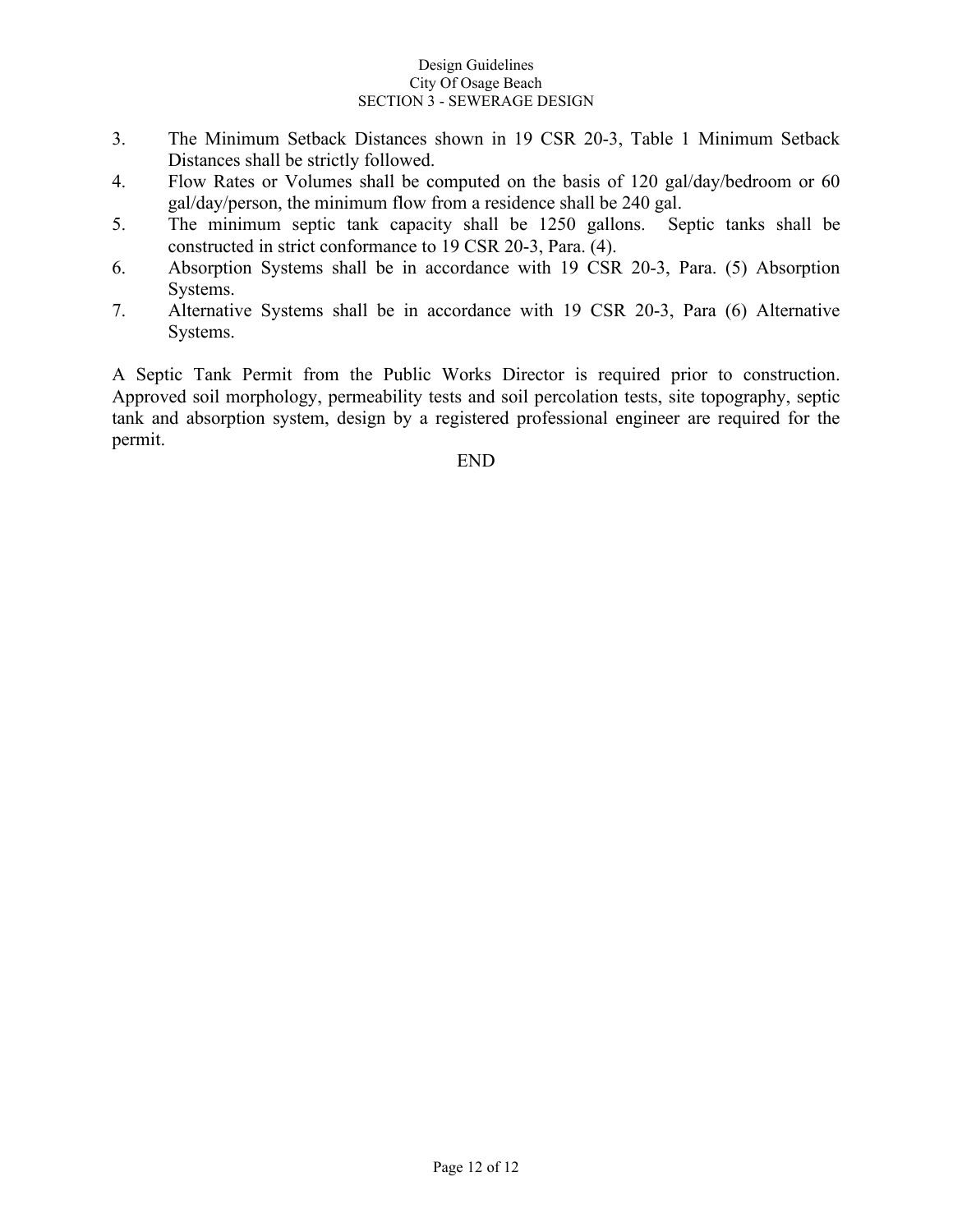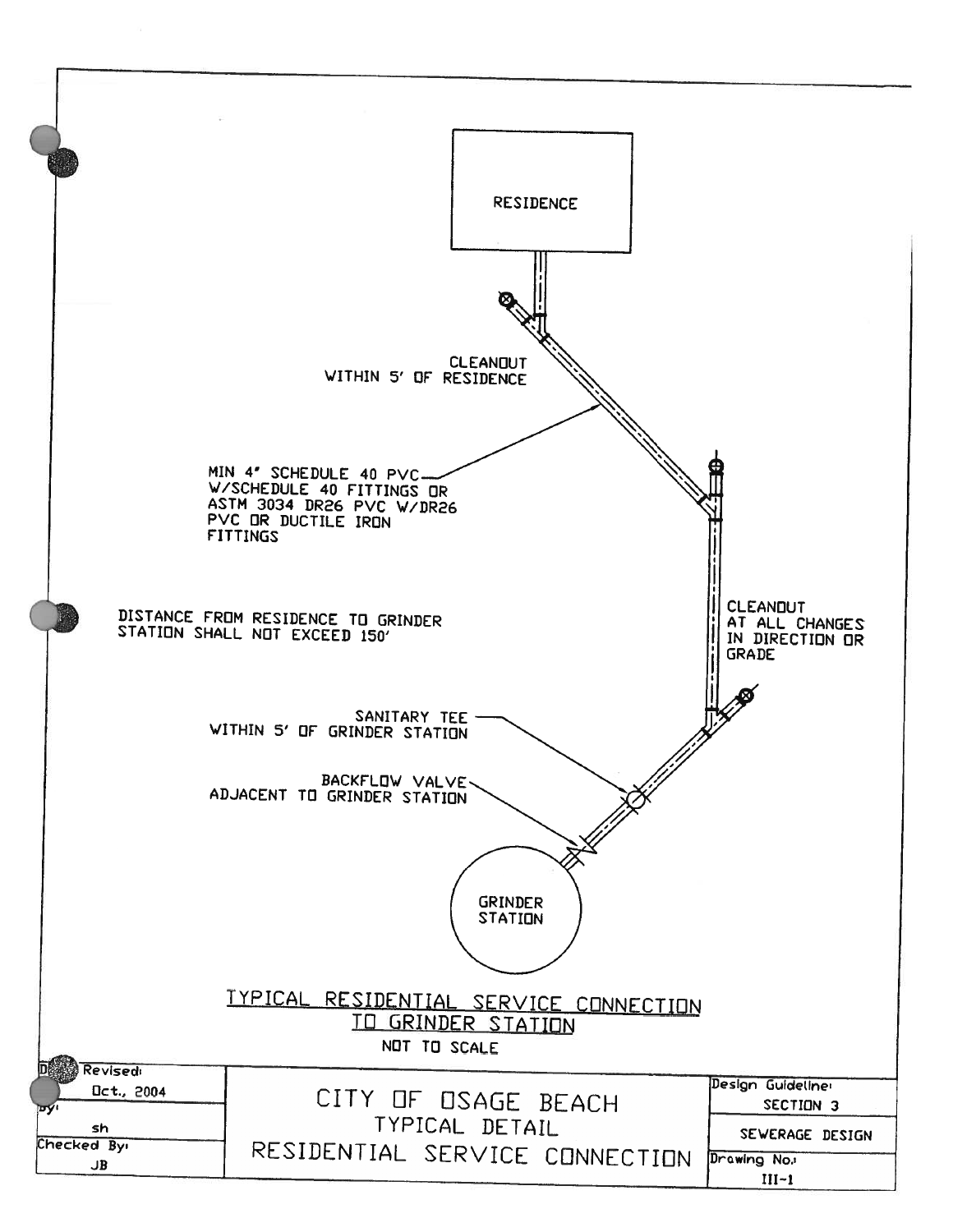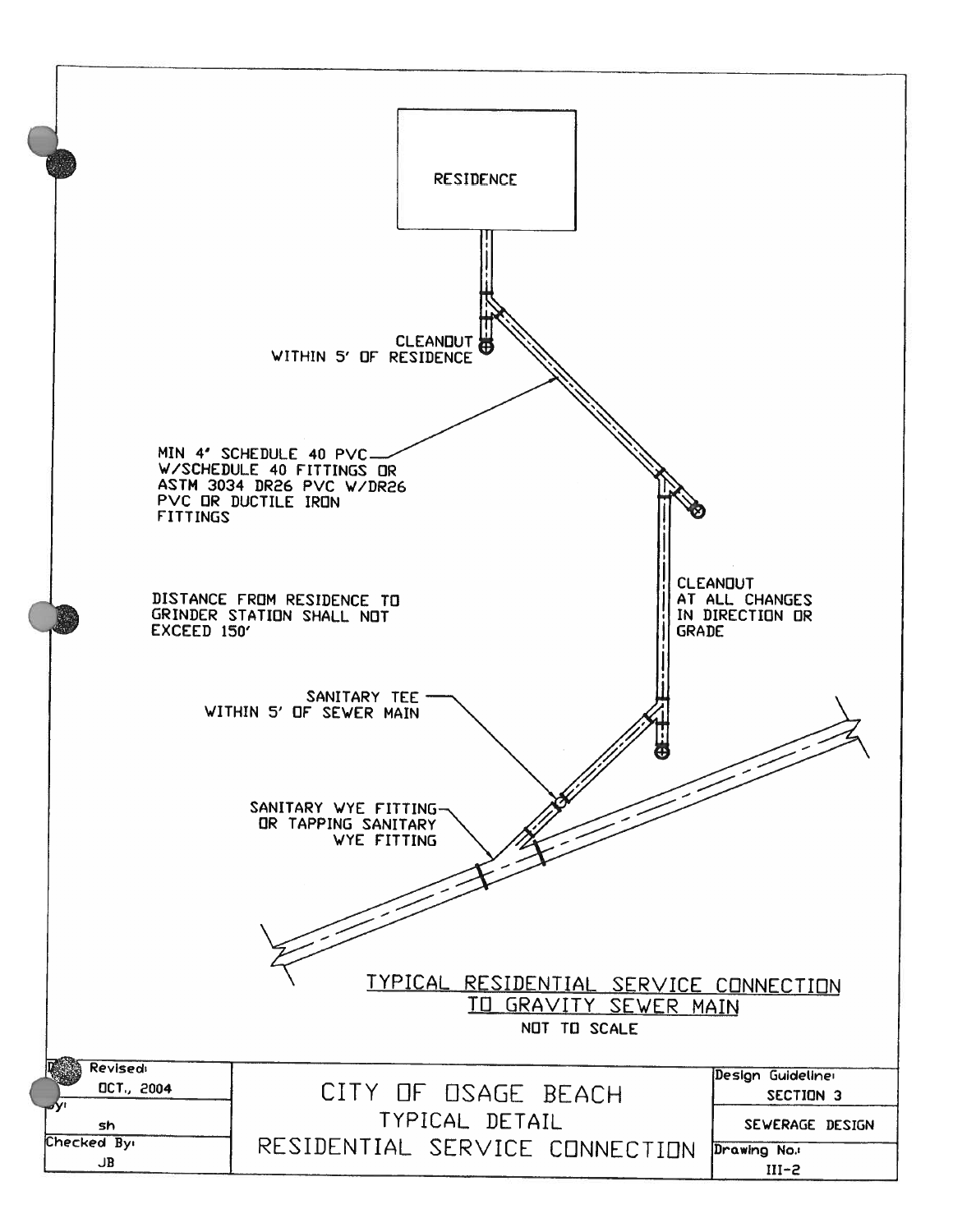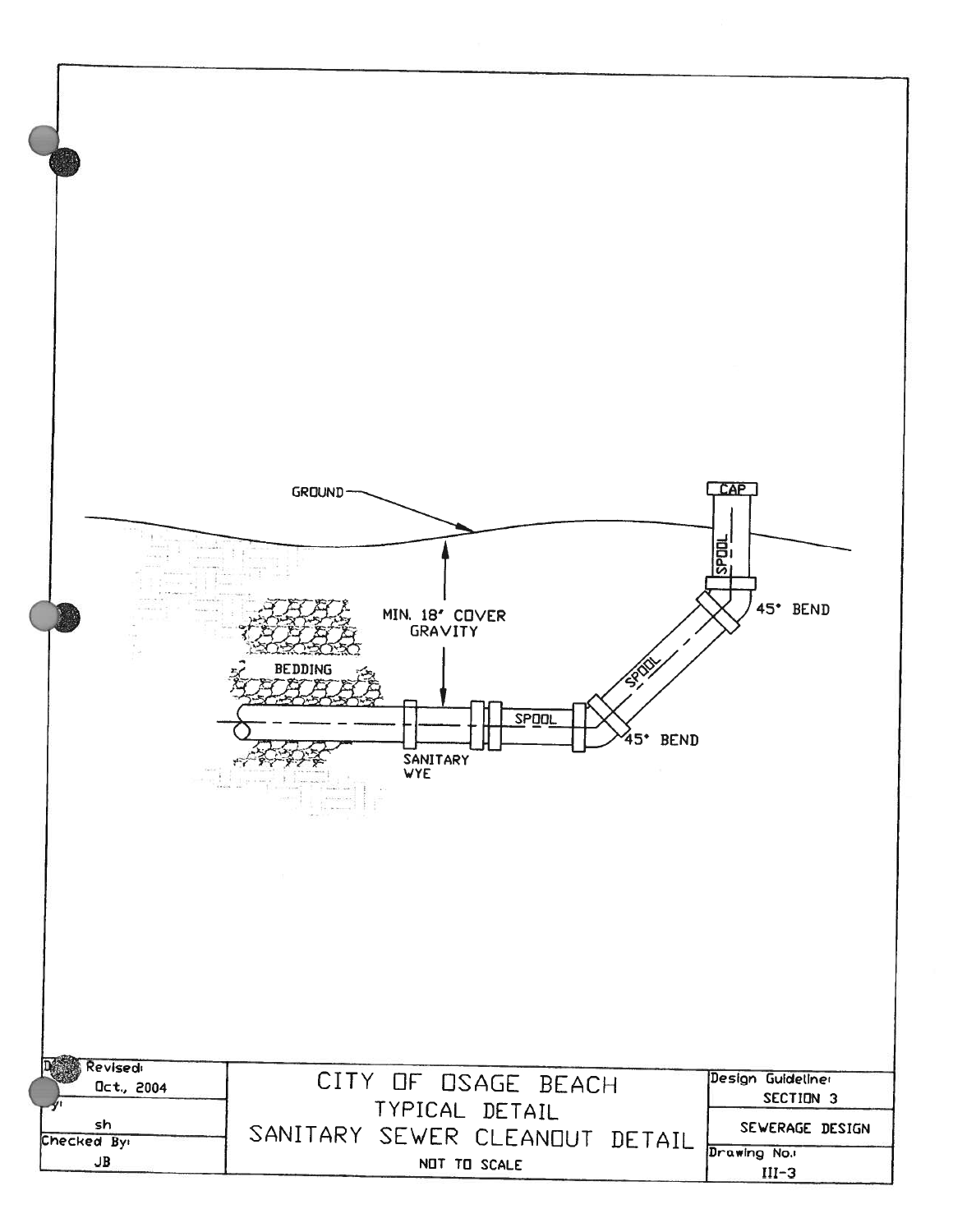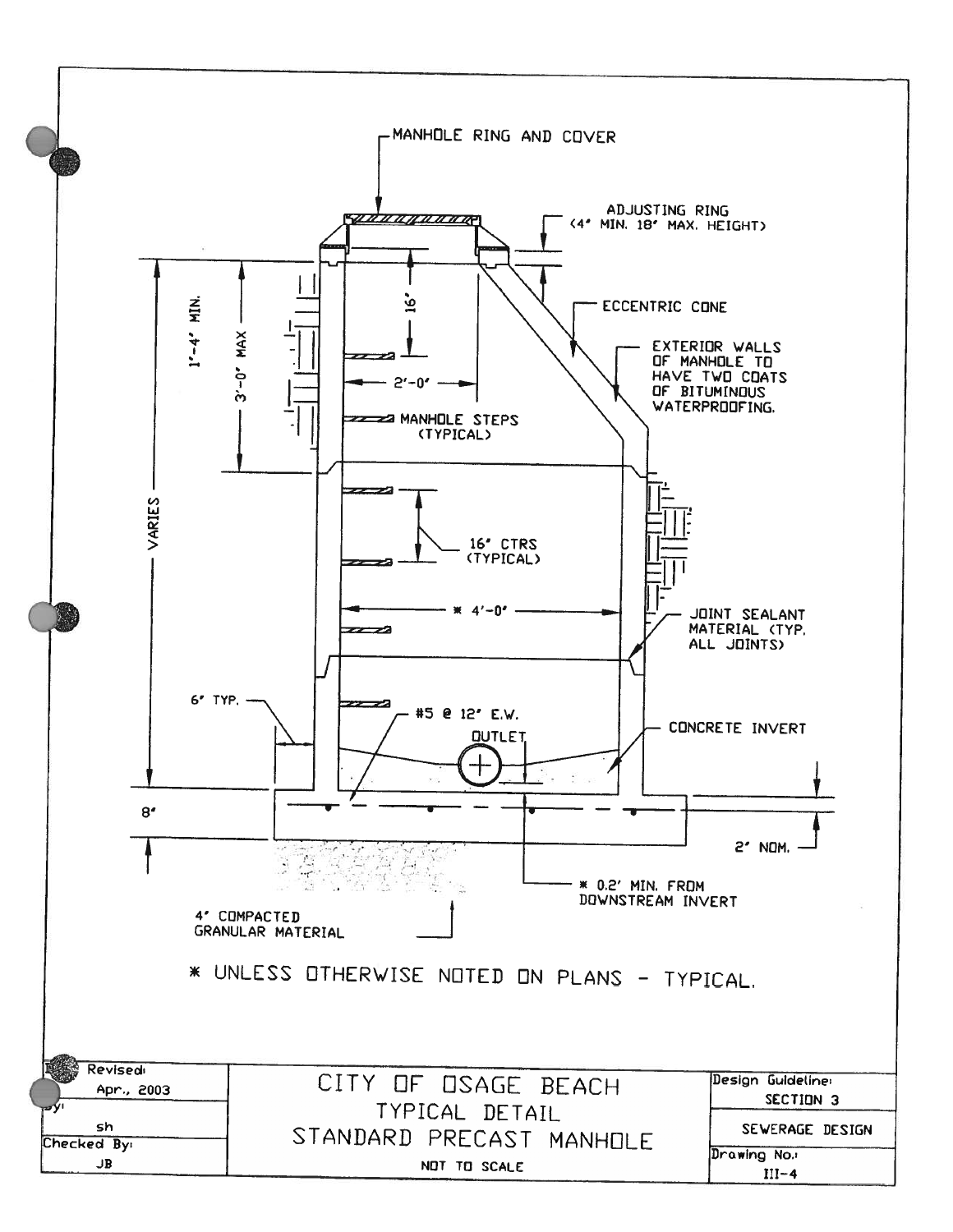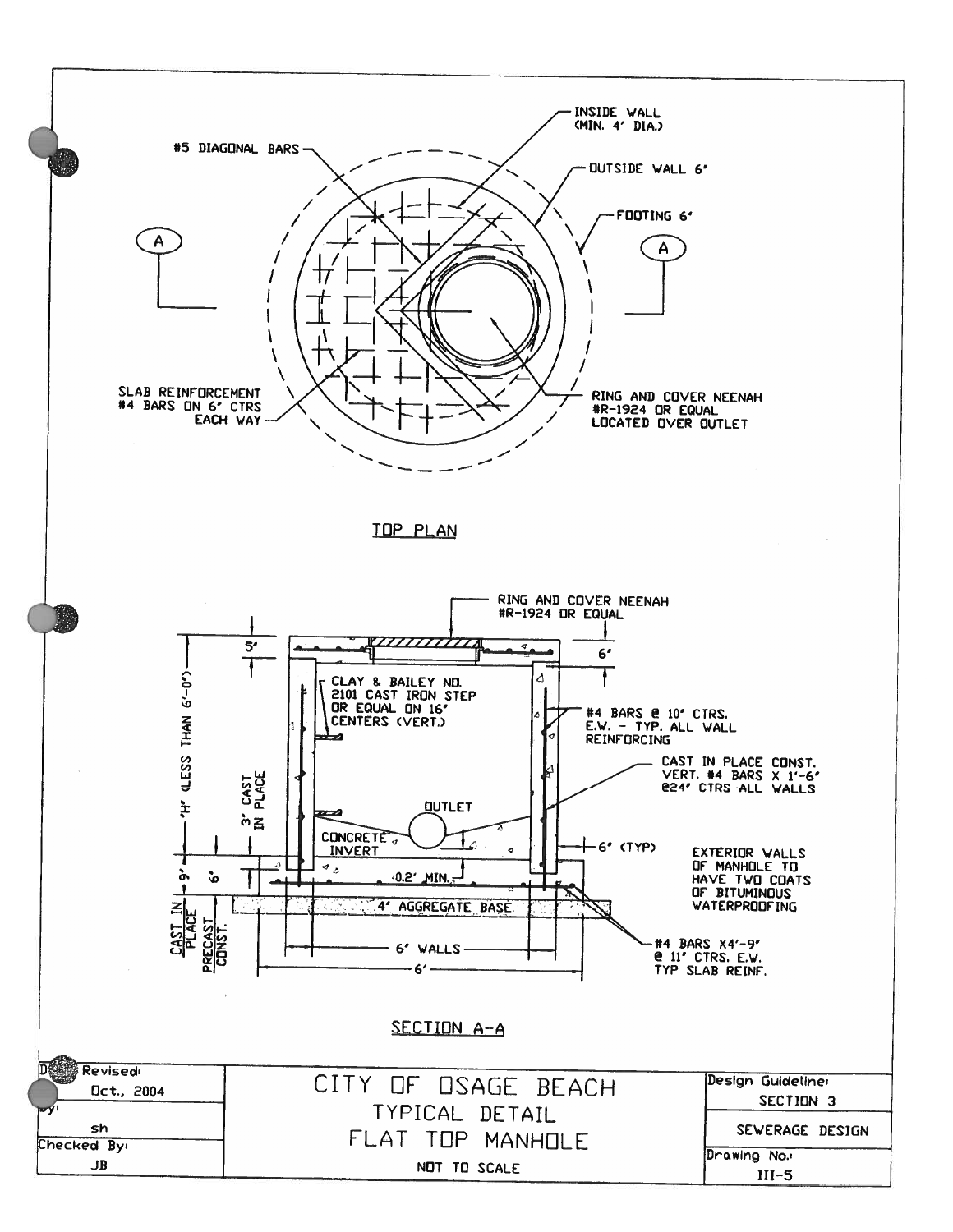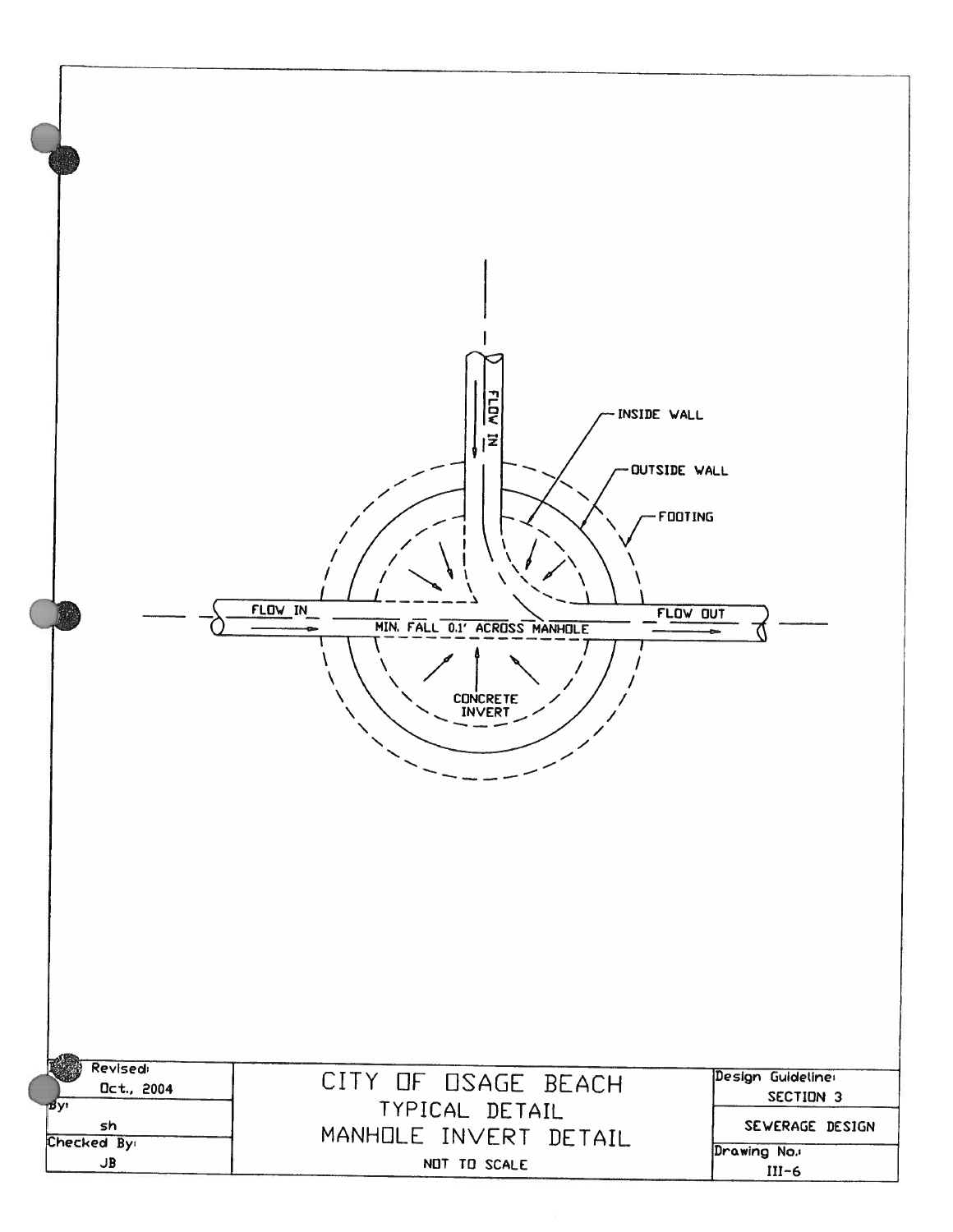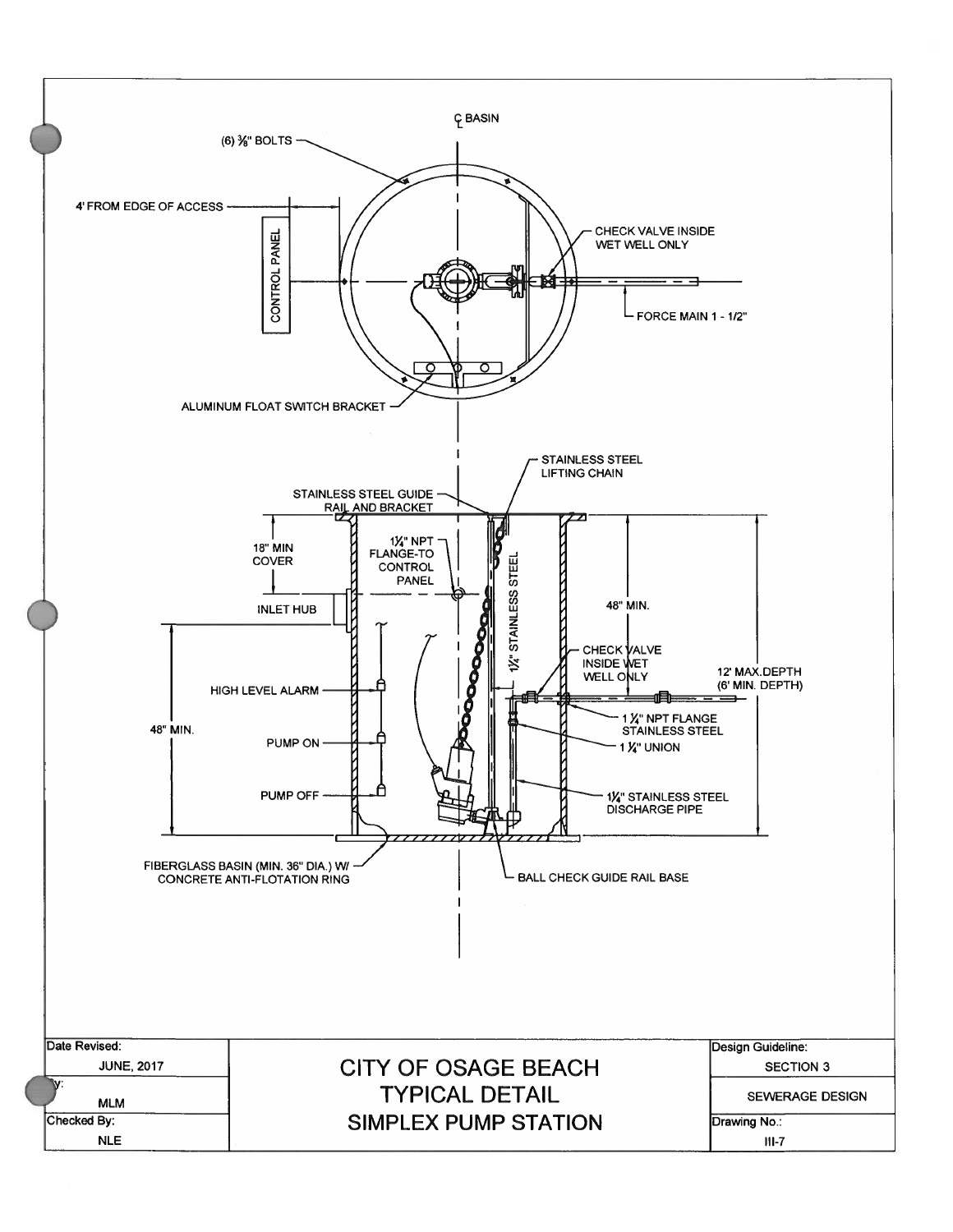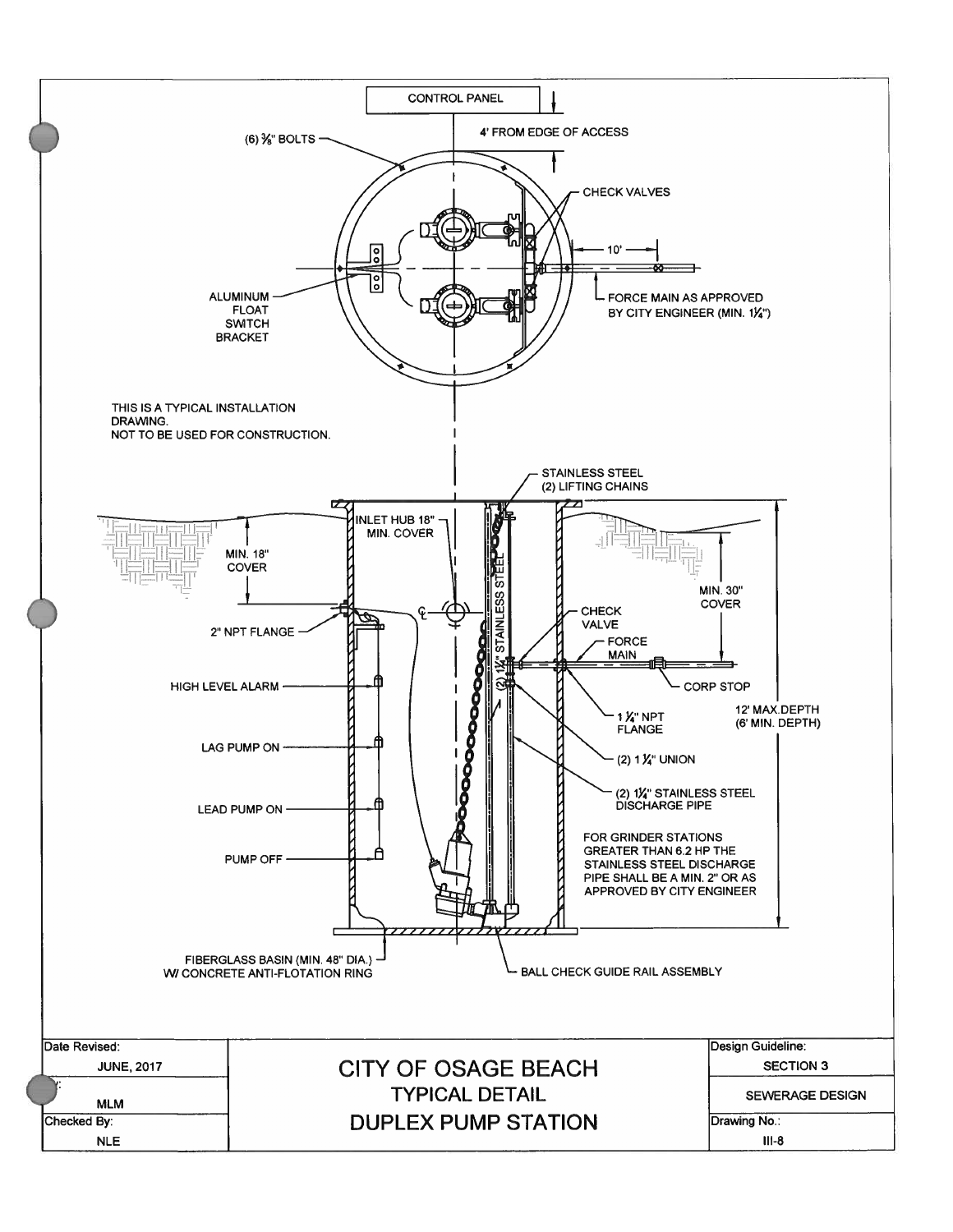